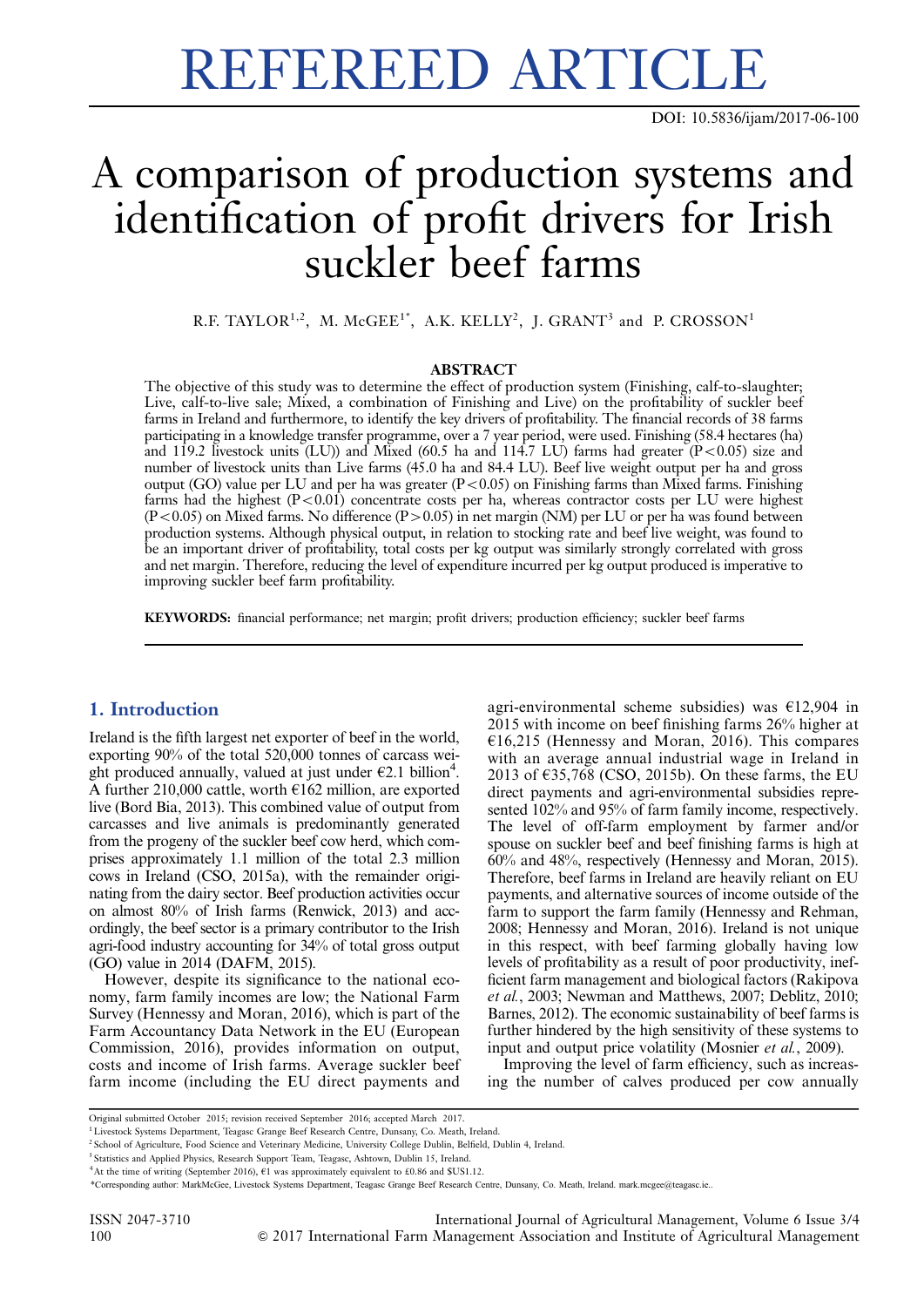(Crosson and McGee, 2011) or increasing live weight gain of growing and finishing cattle (Crosson et al., 2009), can improve the resilience of farm system economics by reducing production costs per kilogramme of output. Of particular relevance to Irish beef cattle production systems is the capacity to grow high yields of grass over a long growing season. Correspondingly, grass when grazed in situ is one of the cheapest sources of ruminant animal feed available being 56%, 51% and 30% of the cost of grass silage, whole crop maize silage and purchased rolled barley, respectively (Finneran et al., 2012). Thus, Crosson and McGee (2015) found that beef farms with a longer grazing season were the most profitable. For this reason, ruminant livestock systems in Ireland are predominantly pasture-based with the majority of suckler beef cows calving in spring in order to coincide with the onset of seasonal grass growth.

The production system operated on beef farms influences profitability. For example, McGee et al. (2014) showed that suckler calf-to-beef systems were more profitable than selling earlier in the animals' lifetime. Similarly, Crosson and McGee (2015) found systems finishing their own progeny were more profitable than systems selling progeny for further feeding directly after weaning. Furthermore, this study found differences within calf-tobeef finishing systems concluding that finishing male progeny as bulls, compared to steers, resulted in a higher net margin.

Recent research examining Irish beef farm profitability (Finneran and Crosson, 2013) benchmarked farms in terms of financial performance per livestock unit (LU) and concluded that greater income was linked to reduced levels of both concentrate feed usage and overhead costs per LU. This research also found that demographics such as farmer age and level of off-farm employment did not differ between the top and bottom third of farms. However, this study included both suckler beef and non-suckler beef farms and therefore, did not permit a comparison of trading options and profit drivers within suckler beef systems. Furthermore, a detailed interrogation of factors affecting the profitability of suckler beef systems was not possible. This is as a result of using FADN data (European Commission, 2016), which is a representative dataset of national performance and therefore includes farms which have non-farm sources of income and therefore, maximising profitability is often not the single or primary driver of all production decisions. Thus, the present study aims to overcome this limitation by using a group of farms that are participating in a knowledge transfer programme and are therefore, focused on profit maximisation through improving technical efficiency and animal performance.

Therefore, the objectives of this study were, for suckler beef farms in Ireland which are focussed on maximising profitability, 1) to determine if differences in profitability exist across different production systems, and, 2) identify, and quantify, the main profit drivers on these farms.

# 2. Materials and methods

A minimum of 3 years financial records were collected from each of 38 suckler beef farms over a 7-year period (2008–2014). All farms participated in a knowledge transfer programme, the Teagasc/Irish Farmers Journal Business, Environment and Technology through Training, Extension and Research (BETTER) farm beef programme (Teagasc, 2015). Farms participating in the programme received intensive advisory support in three key areas of farm operation; 1) grassland and animal nutrition management, 2) animal husbandry with specific reference to cow reproductive performance and progeny live weight performance, and, 3) business management with a particular focus on record keeping and farm planning. However, this study is not an analysis of the effectiveness of this knowledge transfer programme since records, where available, for years prior to or following farms' participation were included in the analysis.

Farms were categorised into one of three groups of production systems based on the type of animal sales within a year; Finishing (suckler calf-to-beef, selling progeny directly to commercial abattoirs for slaughter), Live (suckler calf-to-live sale, selling progeny post-weaning to the live market) or Mixed (a combination of both Live and Finishing). Assignment of farms to a specific category was based on the criteria that within a year, a farm sells at least 75% of its animals for slaughter or live sale to be categorised as Finishing or Live, respectively, otherwise the farm was categorised as Mixed. This resulted in the total number of observations over the 7-year period (2008–2014) for Finishing, Live and Mixed farms being 49, 85 and 93, respectively (Table 1).

Data were recorded by each farmer's local extension advisor using the Teagasc eProfit Monitor software (Teagasc, 2016a). The Teagasc eProfit Monitor is an online farm financial analysis tool used to record all farm inputs and outputs during a single production year. Physical farm measures included farm size, livestock numbers, production type, stocking rate and beef output. Financial measures included value of sales and purchases of livestock, variable and fixed costs. Variable costs included: concentrate feedstuff, fertiliser, contractor, veterinary and other (purchased forage, transport, straw, levies and miscellaneous items). Fixed costs included: machinery repairs, lease and running expenses, utility expenses, casual labour and bank loans and interest charges. Building and machinery depreciation were included under fixed costs and were calculated using 5% and 10% straight line depreciation, respectively. Practically all the farms (37 out of 39) in the dataset comprised of almost entirely owned, rather than leased, land. Therefore, in order to facilitate comparative analysis, it was assumed that the two predominantly leased farms were also owned and thus, leased land charges were excluded. Farmers' own labour has been omitted from the study due to an absence of records in relation to hours worked, or number

|  |  | Table 1: Number of farms within each system by year |  |  |  |  |  |  |  |
|--|--|-----------------------------------------------------|--|--|--|--|--|--|--|
|--|--|-----------------------------------------------------|--|--|--|--|--|--|--|

| Year  |                  | <b>System</b> |              | <b>Total</b> |
|-------|------------------|---------------|--------------|--------------|
|       | <b>Finishing</b> | Live          | <b>Mixed</b> |              |
| 2008  | 3                | 9             | 14           | 26           |
| 2009  |                  | 13            | 13           | 27           |
| 2010  | 5                | 15            | 14           | 34           |
| 2011  |                  | 13            | 18           | 38           |
| 2012  | 9                | 13            | 15           | 37           |
| 2013  | 11               | 11            | 14           | 36           |
| 2014  | 13               | 11            | 5            | 29           |
| Total | 49               | 85            | 93           | 227          |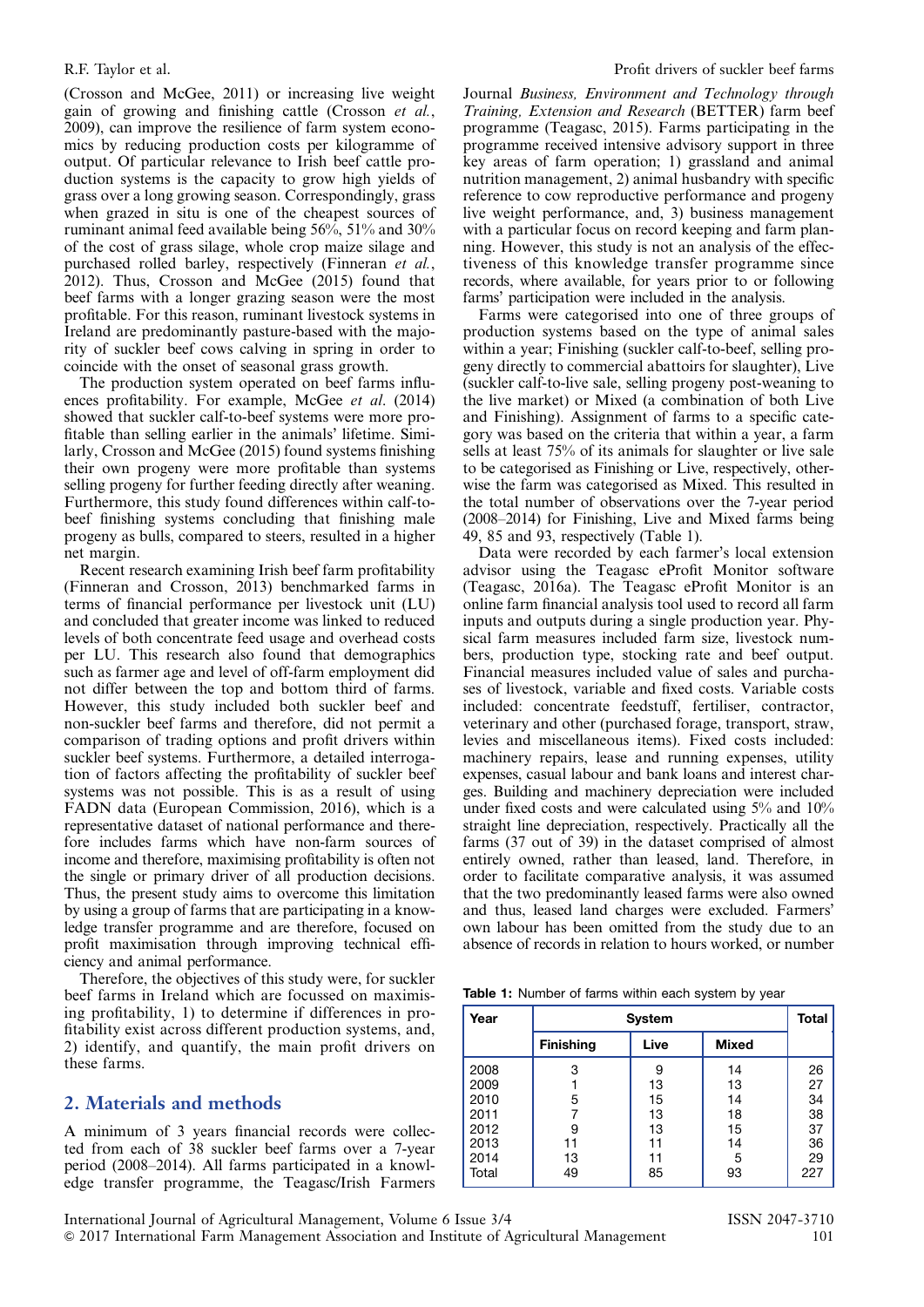of family labour units on the farm. Therefore, net margin generated on these farms is, in effect, a return for owned land and own labour. This is an approach used previously (Hennessy and Moran, 2016; Teagasc, 2016b).

All prices were corrected for yearly inflation according to the CSO price index (CSO, 2015c) using 2014 as the base year to more accurately reflect technical farm performance (Table 2). Key commodities such as cattle and beef price, fertiliser price, veterinary expenses and concentrate feed price were corrected for inflation using category specific inflation indices. All other input expenses were corrected for inflation using the general agricultural input category (Table 2). For benchmarking purposes, data was calculated per hectare (ha) and per LU (1 suckler  $cow = 0.9$  LU) for each farm.

## Statistical analysis

Model assumptions (constant variance and normal distribution) were checked using residual diagnostics. Where appropriate, log transformation was used to correct for skew and non-constant variance. Variables log transformed included concentrates per ha, per LU and as a percentage of GO, fertiliser as a percentage of GO, veterinary costs per ha and other variable costs per ha and as a percentage of GO. Means from the log scale analysis were back-transformed as medians on the data scale. As the log scale standard error could not be straightforwardly back-transformed, 95% confidence limits were produced on the log scale and the end-points were back-transformed to produce asymmetric confidence intervals on the data scale. There were few outliers and they were checked both before and after transformation in the case of variables that were log-transformed. If an outlier was determined to be influential then the analysis was repeated with and without the outlier. There was only one instance of a change in the overall conclusion where, for veterinary costs as a percentage of gross output, the result went from a tendency to significant and there was no change in which systems means were significantly different to each other. Log transformations and outlier checking resulted in acceptable residual plots in all cases. A repeated measures model was fitted to model production system with adjustment for year to allow for changes in conditions from one year to the next using the GLIMMIX procedure in SAS 9.4 (SAS, 2014). Means for production system were compared pairwise using Tukey adjustment. Statistical significance was determined as  $P < 0.05$  and a reported tendency as  $P < 0.10$ . Using the CORR procedure in SAS 9.4, Pearson residuals were calculated within production system and cost variables were transformed as appropriate. A correlation of less than 0.30 was classified as 'weak', 0.30 to 0.69 as 'moderate' and 0.70 and greater as 'strong'.

# 3. Results

# Physical and financial output

Table 3 outlines the system differences in physical farm factors, live weight output and value of output produced. There was no difference  $(P>0.05)$  between systems in suckler cow numbers and stocking rate, while farm size and number of LU were greater  $(P<0.05)$  for Finishing and Mixed farms than Live farms. Live weight output per LU showed a tendency (P=0.064) to be higher on Finishing farms than Live and Mixed farms. Live weight output per ha and value of output produced per LU and per ha was higher  $(P<0.05)$  for Finishing farms than Live and Mixed farms.

# Production costs and margins

[Table 4](#page-3-0) shows differences in costs and margins across system per LU and per ha. Contractor costs per LU were

Table 2: Market inflation of cattle/beef price, fertiliser price, veterinary price, concentrate feed price and agricultural commodity input price from 2008-2014 in relation to the base year (2014=1.0) (CSO, 2015c)

|                    | 2008 | 2009 | 2010 | 2011 | 2012 | 2013 | 2014 |
|--------------------|------|------|------|------|------|------|------|
| Cattle/beef        | 0.87 | 0.78 | 0.79 | 0.96 | 1.08 | 1.1  |      |
| Fertiliser         | .14  | 0.92 | 0.82 | 1.01 | 1.04 | 1.04 |      |
| Veterinary         | 0.95 | 0.97 | 0.98 | 0.97 | 0.98 | 0.98 |      |
| Concentrate        | 0.95 | 0.83 | 0.82 | 0.95 | 1.02 | 1.11 |      |
| Input <sup>1</sup> | 0.96 | 0.88 | 0.87 | 0.97 | 1.02 | .05  |      |

 $1$  Agricultural commodity input price.

Table 3: System comparisons of suckler cow numbers, farm size, number of livestock units (LU), stocking rate, and live weight output and gross output value on a per LU and per ha basis

|                                                                                                                                    |                                        |                                                                                                               |                                                                                                                     | System (S)                                                                                             |                                                             |                                                       |
|------------------------------------------------------------------------------------------------------------------------------------|----------------------------------------|---------------------------------------------------------------------------------------------------------------|---------------------------------------------------------------------------------------------------------------------|--------------------------------------------------------------------------------------------------------|-------------------------------------------------------------|-------------------------------------------------------|
|                                                                                                                                    |                                        | <b>Finishing</b>                                                                                              | Live                                                                                                                | <b>Mixed</b>                                                                                           | s.e.                                                        | <b>P-value</b>                                        |
| Suckler cows (head)<br>Farm size (ha)<br>Livestock units (LU)<br>Stocking rate (LU/ha)<br>Live weight output<br>Gross output value | (kg/LU)<br>(kg/ha)<br>(E/LU)<br>(E/ha) | 62.1<br>$58.4^{\rm a}$<br>$119.2^a$<br>2.03<br>349<br>713 <sup>a</sup><br>899 <sup>a</sup><br>1561 $^{\rm a}$ | 56.3<br>45.0 <sup>b</sup><br>$84.4^{b}$<br>1.91<br>316<br>605 <sup>b</sup><br>801 <sup>b</sup><br>1292 <sup>b</sup> | 66.2<br>60.5 <sup>a</sup><br>114.7 <sup>a</sup><br>1.90<br>328<br>627 <sup>b</sup><br>803b<br>$1294^b$ | 5.40<br>4.41<br>9.35<br>0.06<br>9.1<br>29.4<br>24.3<br>66.5 | <b>NS</b><br>$\star$<br><b>NS</b><br>0.064<br>$\star$ |

a-b Rows with common superscripts do not differ (P > 0.05).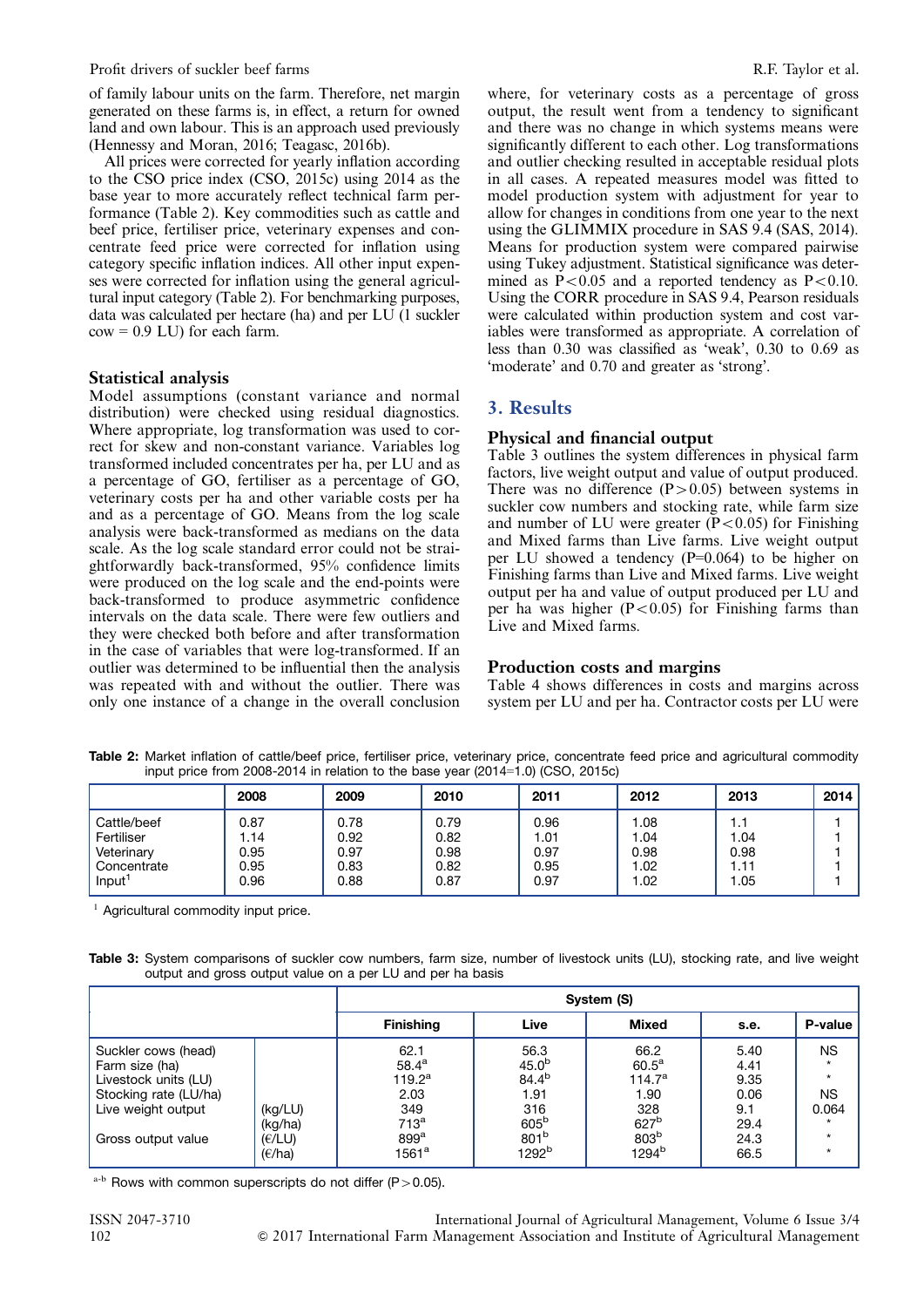<span id="page-3-0"></span>Table 4: Comparison of cost categories and gross and net margin per hectare ( $\epsilon$ /ha) and per livestock unit ( $\epsilon$ /LU) for Finishing, Live and Mixed farms

|                | Costs              | <b>Finishing</b> | Live            | <b>Mixed</b>      | s.e. | P-value   |
|----------------|--------------------|------------------|-----------------|-------------------|------|-----------|
| E/LU           | Concentrate        | $129^2$          | $122^{3}$       | 114 <sup>4</sup>  |      | <b>NS</b> |
|                | Fertiliser         | 84               | 91              | 83                | 3.9  | <b>NS</b> |
|                | Contractor         | 60 <sup>ab</sup> | 51 <sup>b</sup> | $62^{\mathrm{a}}$ | 3.9  |           |
|                | Veterinary         | 50               | 55              | 50                | 2.8  | <b>NS</b> |
|                | Other variable     | 91               | 80              | 82                | 5.2  | <b>NS</b> |
|                | Total variable     | 440              | 425             | 431               | 17.3 | <b>NS</b> |
|                | <b>Total fixed</b> | 215              | 206             | 220               | 13.4 | <b>NS</b> |
|                | Total              | 646              | 627             | 652               | 17.5 | <b>NS</b> |
|                | Gross Margin       | 462              | 383             | 372               | 33.2 | <b>NS</b> |
|                | Net Margin         | 248              | 176             | 160               | 34.6 | <b>NS</b> |
| $\epsilon$ /ha | Concentrate        | $309^{a,5}$      | $182^{b,6}$     | $193^{b,7}$       |      | $**$      |
|                | Fertiliser         | 169              | 174             | 153               | 10.7 | <b>NS</b> |
|                | Contractor         | 115              | 112             | 101               | 13.2 | <b>NS</b> |
|                | Veterinary         | 80 <sup>8</sup>  | $104^9$         | $84^{10}$         | $-1$ | <b>NS</b> |
|                | Other variable     | $152^{11}$       | $142^{12}$      | $130^{13}$        |      | <b>NS</b> |
|                | Total variable     | 924              | 789             | 748               | 57.1 | <b>NS</b> |
|                | <b>Total fixed</b> | 385              | 375             | 390               | 44.2 | <b>NS</b> |
|                | Total              | 1311             | 1161            | 1137              | 68.2 | <b>NS</b> |
|                | Gross Margin       | 637              | 501             | 543               | 51.6 | <b>NS</b> |
|                | Net Margin         | 252              | 127             | 155               | 67.4 | <b>NS</b> |

<sup>a-b</sup> Rows with common superscripts do not differ (P>0.05).ˆ Variables log-transformed.<br><sup>1</sup> No SE but lower and upper 95% confidence limits as follows: <sup>2</sup>105, 157; <sup>3</sup>104, 142; <sup>4</sup>99, 132; <sup>5</sup>242, 393; <sup>6</sup>149, 223; <sup>7</sup>16 101; <sup>9</sup>86, 126; <sup>10</sup>70, 99; <sup>11</sup>124, 186; <sup>12</sup>120, 168; <sup>13</sup>112, 151.



**Figure 1:** System analysis of components of total costs expressed as a percentage of gross output value.  $a-b$  Rows with common superscripts do not differ (P > 0.05).

\* Fertiliser costs – tendency for Live farms to be greater than Finishing and Mixed farms (P=0.051).

higher  $(P<0.05)$  on Mixed farms than Live farms. Finishing farms had higher  $(P<0.01)$  concentrate costs per ha than Live and Mixed farms. No significant differences  $(P>0.05)$  were found between systems for all other variables. No differences  $(P>0.05)$  were observed between systems for gross margin (GM) or net margin (NM) expressed per LU or per ha basis.

Figure 1 shows differences in costs as a percentage of GO across systems. Veterinary costs as a percentage of GO were found to be greater on Live farms  $(P<0.05)$ than Finishing and Mixed farms. No other significant differences between costs as a percentage of GO were found  $(P>0.05)$  across systems, however in relation to fertiliser costs as a percentage of GO  $(P=0.051)$  there was

#### Correlation analysis

and Mixed farms.

## Relationship between output measures and gross and net margin

a tendency for Live farms to be greater than Finishing

[Table 5](#page-4-0) highlights the relationships among farm size, stocking rate, beef live weight output and GO with GM and NM expressed on a per LU and per ha basis within Finishing, Live and Mixed farms. For all systems GO per LU and ha was significantly correlated with GM and NM per LU and ha. On Finishing farms, GM and NM per ha were also significantly, positively correlated with stocking rate and beef live weight output per ha.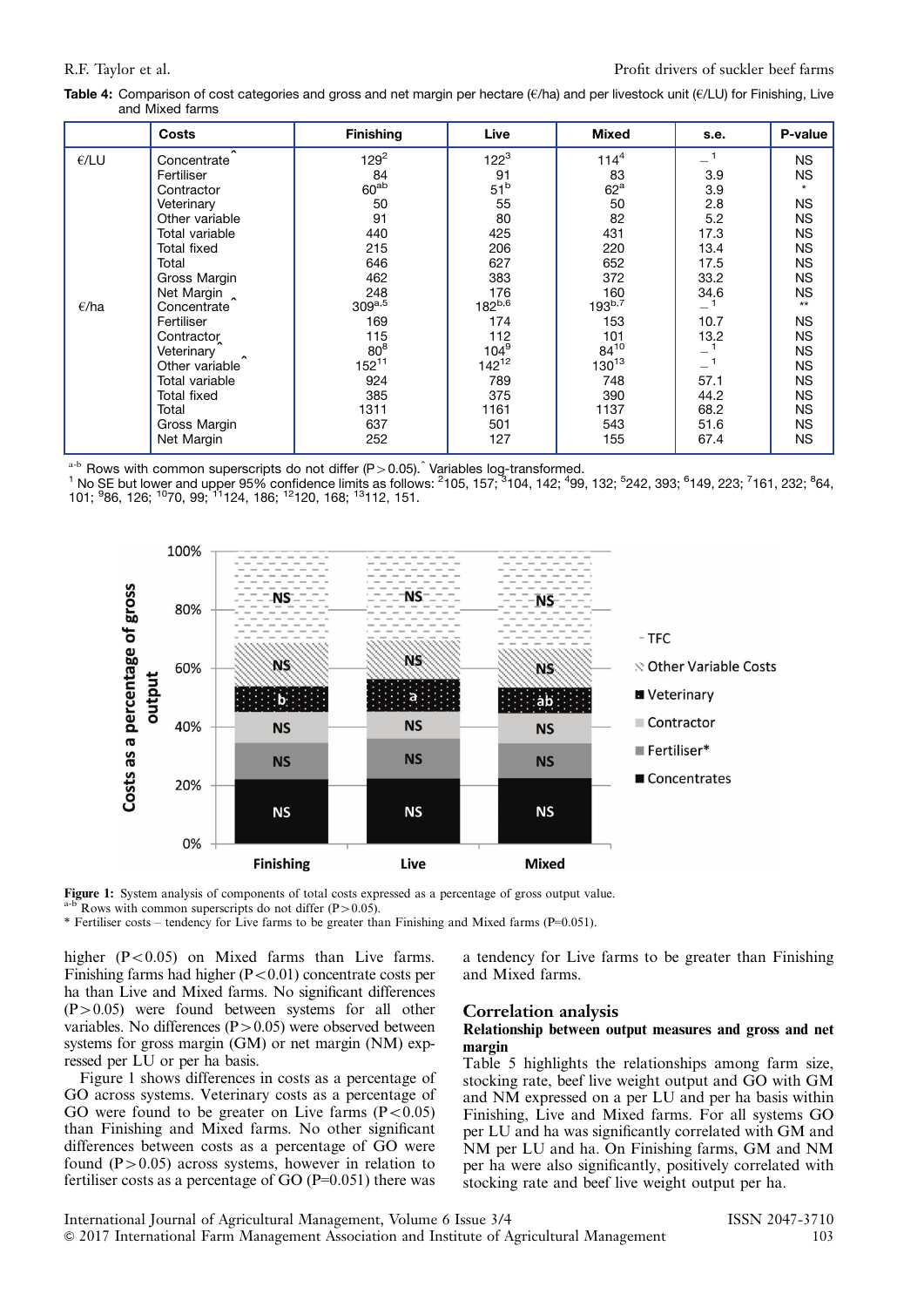<span id="page-4-0"></span>

| Table 5: Pearson correlation analysis of farm size, stocking rate, beef live weight output and gross output with gross margin and net |
|---------------------------------------------------------------------------------------------------------------------------------------|
| margin per LU and per ha within Finishing, Live and Mixed systems                                                                     |

|           |              |                        | Farm Size (ha)               | Stocking rate (LU/ha)       |                            | <b>Beef live weight</b><br>output (kg) | Gross output $(\epsilon)$ |                        |
|-----------|--------------|------------------------|------------------------------|-----------------------------|----------------------------|----------------------------------------|---------------------------|------------------------|
|           |              |                        |                              |                             | LU                         | ha                                     | LU                        | ha                     |
| Finishing | Gross Margin | E/LU<br>$\epsilon$ /ha | $-0.07$ (NS)<br>$-0.10$ (NS) | $0.01$ (NS)<br>$0.35*$      | $0.10$ (NS)<br>$0.24$ (NS) | $0.11$ (NS)<br>$0.41***$               | $0.90***$<br>$0.39**$     | $0.46***$<br>$0.52***$ |
|           | Net Margin   | E/LU<br>$\epsilon$ /ha | $-0.05$ (NS)<br>$0.23$ (NS)  | $0.02$ (NS)<br>$0.46***$    | $0.09$ (NS)<br>$0.17$ (NS) | $0.12$ (NS)<br>$0.41***$               | $0.81***$<br>$0.42***$    | $0.44**$<br>$0.61***$  |
| Live      | Gross Margin | E/LU<br>$\epsilon$ /ha | $-0.03$ (NS)<br>$0.03$ (NS)  | $-0.16$ (NS)<br>$0.15$ (NS) | $0.47***$<br>$0.55***$     | $0.20$ (NS)<br>$0.48***$               | $0.88***$<br>$0.48***$    | $0.40***$<br>$0.66***$ |
|           | Net Margin   | E/LU<br>$\epsilon$ /ha | $-0.06$ (NS)<br>$0.25*$      | $-0.15$ (NS)<br>$0.01$ (NS) | $0.53***$<br>$0.43***$     | $0.26*$<br>$0.30**$                    | $0.80***$<br>$0.42***$    | $0.49***$<br>$0.53***$ |
| Mixed     | Gross Margin | E/LU<br>E/ha           | $0.06$ (NS)<br>$0.34***$     | $0.18$ (NS)<br>$0.39***$    | $0.25*$<br>$0.23*$         | $0.28**$<br>$0.38***$                  | $0.76***$<br>$0.31**$     | $0.44***$<br>$0.54***$ |
|           | Net Margin   | E/LU<br>E/ha           | $0.08$ (NS)<br>$0.29**$      | $0.12$ (NS)<br>$0.38***$    | $0.16$ (NS)<br>$0.16$ (NS) | $0.17$ (NS)<br>$0.36***$               | $0.68***$<br>$0.27**$     | $0.40***$<br>$0.53***$ |

On Live farms, NM per ha showed a significant, positive correlation with farm size. All measures of GM and NM were positively correlated with all measures of beef live weight output with the exception of GM per LU which was not correlated with beef live weight output per ha.

On Mixed farms, GM per LU and per ha was significantly, positively correlated with all measure of beef live weight output. GM per ha was also positively correlated with farm size and stocking rate. NM per LU was positively correlated with all variables except beef live weight per LU.

### Relationship among cost categories and farm output and net margin

On Finishing farms, farm size was significantly, positively correlated with concentrate costs per LU and negatively correlated with contractor costs, veterinary costs, other variable costs and fixed costs per ha [\(Table 6](#page-5-0)). Stocking rate was positively correlated with concentrate, fertiliser and veterinary costs per ha. Beef live weight output per LU was positively correlated with contractor and veterinary costs per ha while beef live weight output per ha was correlated with concentrate, contractor, veterinary and other variable costs per ha. GO per LU was correlated with fertiliser costs per ha and contractor costs per LU. GO per ha showed a significant, positive correlation with all cost categories per ha except fixed costs. NM per LU was negatively correlated with all cost categories per LU except other variable costs while NM per ha was negatively correlated with fixed costs per ha.

Within Live farms, farm size was significantly, negatively correlated with all cost categories on a per ha basis except other variable costs ([Table 7\)](#page-5-0). Stocking rate was negatively correlated with concentrate costs per LU and positively correlated with concentrate, fertiliser, veterinary and fixed costs per ha. Beef live weight output and GO per ha was positively correlated with concentrate, fertiliser and veterinary costs per ha. GO per LU was positively correlated with fertiliser and fixed costs per LU and negatively correlated with concentrate and fertiliser costs per ha. NM per LU showed negative correlations with fertiliser costs per ha and veterinary costs per LU, while NM per ha was negatively correlated with concentrate, other variable and fixed costs per ha.

On Mixed farms, farm size was negatively correlated with fertiliser costs per ha ([Table 8\)](#page-6-0). Stocking rate was positively correlated with all cost categories per ha except fixed costs. Beef live weight output per LU was correlated with concentrate costs per ha and contractor costs per LU, while beef live weight output and GO per ha was positively correlated with all cost categories per ha except fixed costs. GO per LU was correlated with concentrate, fertiliser and other variable costs per LU and on a per ha basis, with other variable costs. NM per LU showed negative correlations with contractor and fixed costs per LU and other variable costs per ha, while NM per ha was negatively correlated with fixed costs per ha.

[Table 9](#page-6-0) shows the correlations between costs as a percentage of GO and total costs (TC) of production per kg output with GM and NM per LU and per ha across Finishing, Live and Mixed farms. All relationships were negatively correlated. On Finishing farms, GM per LU was significantly correlated with all cost categories except total costs per kg output. GM per ha was correlated with fertiliser, contractor, veterinary and other variable costs as a percentage of GO. NM per LU was correlated with all cost categories, while NM per ha was correlated with fertiliser, contractor and veterinary costs as a percentage of GO.

In the context of Live farms, GM per LU was correlated with all cost categories except fixed costs. GM and NM per ha was correlated with fertiliser, other variable and fixed costs as a percentage of GO as well as TC per kg output. NM per LU was correlated with all cost categories.

On Mixed farms, GM and NM per LU were correlated with all cost categories. GM per ha was correlated with all cost categories except concentrates as a percentage of gross output while NM per ha was correlated with all cost categories except concentrate and contractor costs as a percentage of gross output.

# 4. Discussion

Given the low levels of profitability on Irish suckler beef farms, the aim of this study was to use the financial and technical records pertaining to a group of 38 suckler beef farms who were known to be commercially motivated in order to determine if production system has an effect on farm profitability. Furthermore, using these detailed financial records, a second aim was to identify key drivers of profitability within the various suckler beef production systems.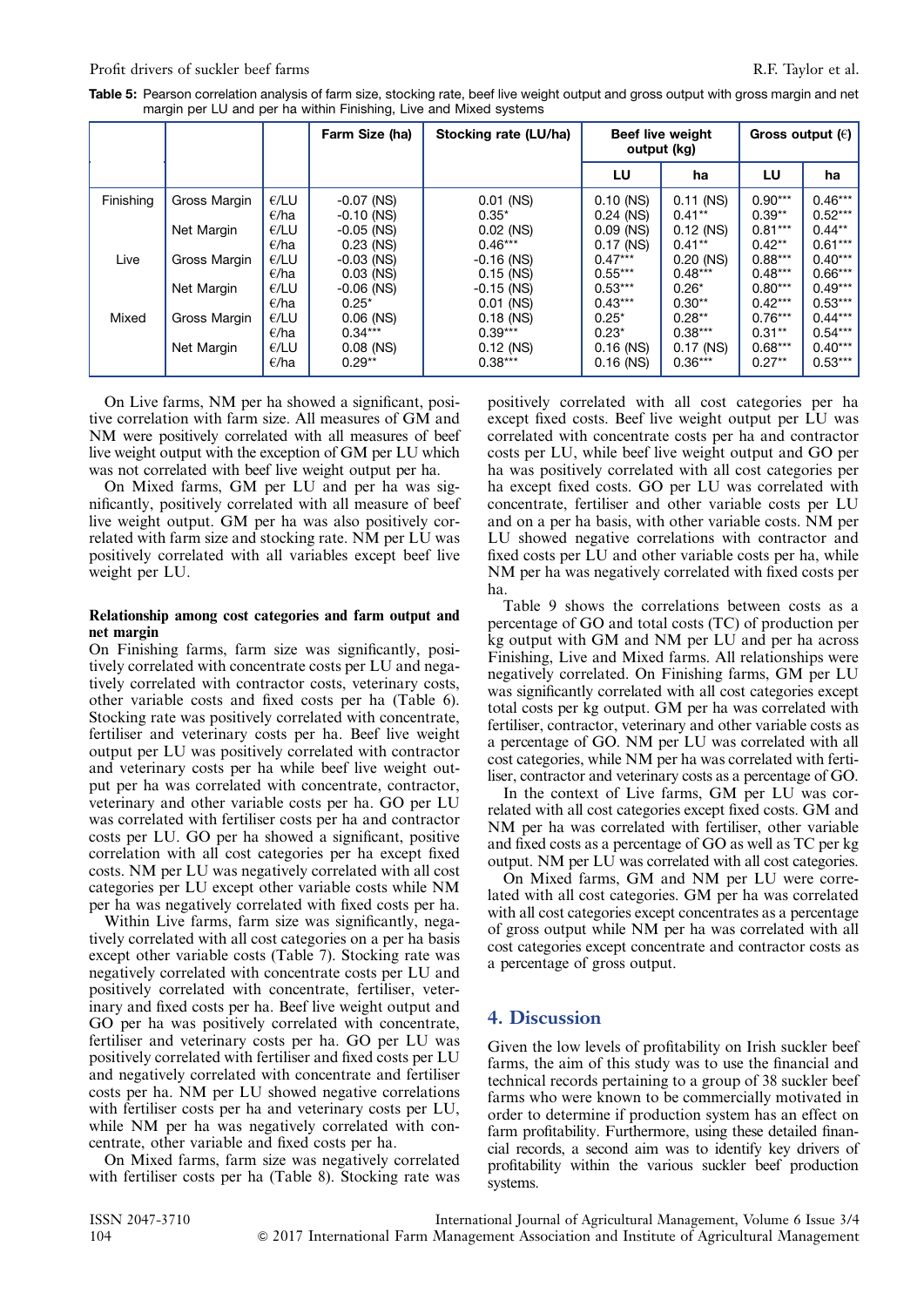<span id="page-5-0"></span>

| R.F. Taylor et al. |  |
|--------------------|--|
|                    |  |

| Table 6: Pearson correlation analysis of farm size, stocking rate, beef live weight output, gross output and net margin with costs (e) on a per LU and per ha basis on Finishing farms |             |                              |                          |                              |                           |                            |                           |                              |                        |                              |                        |                              |                              |
|----------------------------------------------------------------------------------------------------------------------------------------------------------------------------------------|-------------|------------------------------|--------------------------|------------------------------|---------------------------|----------------------------|---------------------------|------------------------------|------------------------|------------------------------|------------------------|------------------------------|------------------------------|
|                                                                                                                                                                                        |             |                              |                          |                              |                           |                            | Cost categories           |                              |                        |                              |                        |                              |                              |
|                                                                                                                                                                                        |             | Concentrate                  |                          | Fertiliser                   |                           | Contractor                 |                           | Veterinary                   |                        |                              | Other variable         | Fixed                        |                              |
|                                                                                                                                                                                        |             |                              | g                        |                              | g                         |                            | gq                        |                              | <b>Rd</b>              |                              | g                      |                              | e.                           |
| Farm size (ha)<br>Stocking rate                                                                                                                                                        |             | 0.16 (NS)<br>$0.33*$         | $-0.05$ (NS)<br>$0.40**$ | 0.05 (NS)<br>$-0.13$ (NS)    | $-0.13$ (NS)<br>$0.48***$ | 0.05 (NS)<br>$-0.14$ (NS)  | $0.24$ (NS)<br>$-0.58***$ | $-0.13$ (NS)<br>$0.24$ (NS)  | $0.44**$<br>$-0.30*$   | $0.12$ (NS)<br>$-0.09$ (NS)  | 0.25 (NS)<br>$-0.35*$  | $-0.06$ (NS)<br>$-0.04$ (NS) | $-0.11$ (NS)<br>$-0.42**$    |
| Beef live<br>(LU/ha)                                                                                                                                                                   | kg/LU       | $-0.10$ (NS)                 | 0.18 (NS)                | $-0.04$ (NS)                 | $-0.05$ (NS)              | -0.07 (NS)                 | $0.31*$                   | $-0.05$ (NS)                 | $0.35*$                | $-0.09$ (NS)                 | 0.21 (NS)              | 0.01(NS)                     | $0.12$ (NS)                  |
| weight output                                                                                                                                                                          | kg/ha       | $-0.01$ (NS)                 | $0.38**$                 | $-0.13$ (NS)                 | 0.26 (NS)                 | $-0.12$ (NS)               | $0.39***$                 | $-0.10$ (NS)                 | $0.51***$              | $-0.11$ (NS)                 | $0.31*$                | $-0.05$ (NS)                 | 0.02 (NS)                    |
| Gross output                                                                                                                                                                           | elu<br>e/ha | $-0.16$ (NS)<br>$-0.10$ (NS) | 0.13 (NS)<br>$0.56***$   | $-0.08$ (NS)<br>$-0.28$ (NS) | $0.51***$<br>$0.34*$      | $-0.17$ (NS)<br>$-0.34***$ | $-0.13$ (NS)<br>$0.41***$ | $-0.01$ (NS)<br>$-0.14$ (NS) | 0.26 (NS)<br>$0.64***$ | $-0.06$ (NS)<br>$-0.18$ (NS) | 0.23 (NS)<br>$0.32*$   | 0.05 (NS)<br>$-0.05$ (NS)    | $-0.01$ (NS)<br>$-0.08$ (NS) |
| Net Margin                                                                                                                                                                             | elu<br>e/ha | 0.13 (NS)<br>$-0.49***$      | 0.19 (NS)<br>$0.08$ (NS) | $-0.22$ (NS)<br>$-0.50***$   | 0.22 (NS)<br>0.26 (NS)    | $-0.26$ (NS)<br>$-0.52***$ | 0.02 (NS)<br>$-0.21$ (NS) | $-0.05$ (NS)<br>$-0.33*$     | 0.17 (NS)<br>0.16 (NS) | $0.21$ (NS)<br>$-0.06$ (NS)  | 0.29 (NS)<br>0.10 (NS) | $-0.02$ (NS)<br>$-0.39**$    | 0.03 (NS)<br>$-0.33*$        |
|                                                                                                                                                                                        |             |                              |                          |                              |                           |                            |                           |                              |                        |                              |                        |                              |                              |

Table 7: Pearson correlation analysis of farm size, stocking rate, beef live weight output, gross output and net margin with costs (e) on a per LU and per ha basis on Live farms Table 7: Pearson correlation analysis of farm size, stocking rate, beef live weight output, gross output and net margin with costs (h) on a per LU and per ha basis on Live farms

|                      |              |                             |                              |                           |                          |                              | Cost categories                                             |                          |                              |                              |                                   |                              |                           |
|----------------------|--------------|-----------------------------|------------------------------|---------------------------|--------------------------|------------------------------|-------------------------------------------------------------|--------------------------|------------------------------|------------------------------|-----------------------------------|------------------------------|---------------------------|
|                      |              | Concentrate                 |                              | Fertiliser                |                          | Contractor                   |                                                             | Veterinary               |                              |                              | Other variable                    | Fixed                        |                           |
|                      |              |                             | <b>na</b>                    |                           | gq                       | ∃                            | <b>B</b>                                                    |                          | <u>na</u>                    |                              | gq                                |                              | <b>Pa</b>                 |
| Farm size (ha)       |              | 0.03 (NS)                   | $-0.27*$                     | 0.21 (NS)                 | $-0.22*$                 | $-0.05$ (NS)                 | $-0.24*$                                                    | 0.10 (NS)                | $-0.23*$                     | $0.12$ (NS)                  | $-0.11$ (NS)                      | 0.06 (NS)                    | $-0.41***$                |
| Stocking rate        |              | $-0.26*$                    | $0.48***$                    | $-0.21$ (NS)              | $0.71***$                | $-0.00(NS)$                  | 0.18 (NS)                                                   | 0.15 (NS)                | $0.45***$                    | 0.01 (NS)                    | 0.18 (NS)                         | $-0.04$ (NS)                 | $0.22*$                   |
| (LU/ha)<br>Beef live | <b>Kg/LU</b> | 0.01 (NS)                   | 0.00 (NS)                    | 0.11 (NS)                 | $-0.01$ (NS)             | $-0.08$ (NS)                 | $-0.12$ (NS)                                                | $-0.04$ (NS)             | $0.01$ (NS)                  | $-0.07$ (NS)                 | 0.06 (NS)                         | $-0.09$ (NS)                 | 0.06 (NS)                 |
| weight output        | kg/ha        | $-0.15$ (NS)                | $0.32***$                    | $-0.06$ (NS)              | $0.46***$                | $-0.05$ (NS)                 | 0.02 (NS)                                                   | 0.07(NS)                 | $0.31**$                     | $-0.04$ (NS)                 | $0.17$ (NS)                       | $-0.12$ (NS)                 | 0.20 (NS)                 |
| Gross output         | e∕LU<br>€⁄ha | 0.18 (NS)<br>-0.15 (NS)     | $-0.22$ <sup>*</sup><br>0.34 | $-0.06$ (NS)<br>$0.28**$  | $0.49***$<br>$-0.33**$   | $-0.13$ (NS)<br>$-0.13$ (NS) | $\begin{array}{c} -0.17 \\ 0.09 \\ \hline \end{array}$ (NS) | $0.01(NS)$<br>$0.10(NS)$ | $-0.11$ (NS)<br>$0.47***$    | $0.10$ (NS)<br>0.00 (NS)     | 0.19 (NS)<br>0.13 (NS)            | $0.09$ (NS)<br>$0.26*$       | $-0.02$ (NS)<br>0.07 (NS) |
| Net Margin           | e∕LU<br>€⁄ha | $-0.16$ (NS)<br>$0.05$ (NS) | $-0.04$ (NS)<br>$-0.30**$    | $-0.14$ (NS)<br>0.07 (NS) | $-0.20$ (NS)<br>$-0.23*$ | $-0.21$ (NS)<br>$-0.02$ (NS) | $-0.07$ (NS)<br>$-0.20$<br>$-0.20$                          | $-0.27$ *<br>0.17 (NS)   | $-0.05$ (NS)<br>$-0.05$ (NS) | $-0.09$ (NS)<br>$-0.07$ (NS) | 0.10 (NS)<br>$-0.28$ <sup>*</sup> | $-0.13$ (NS)<br>$-0.07$ (NS) | $0.03$ (NS)<br>$-0.52***$ |
|                      |              |                             |                              |                           |                          |                              |                                                             |                          |                              |                              |                                   |                              |                           |

Profit drivers of suckler beef farms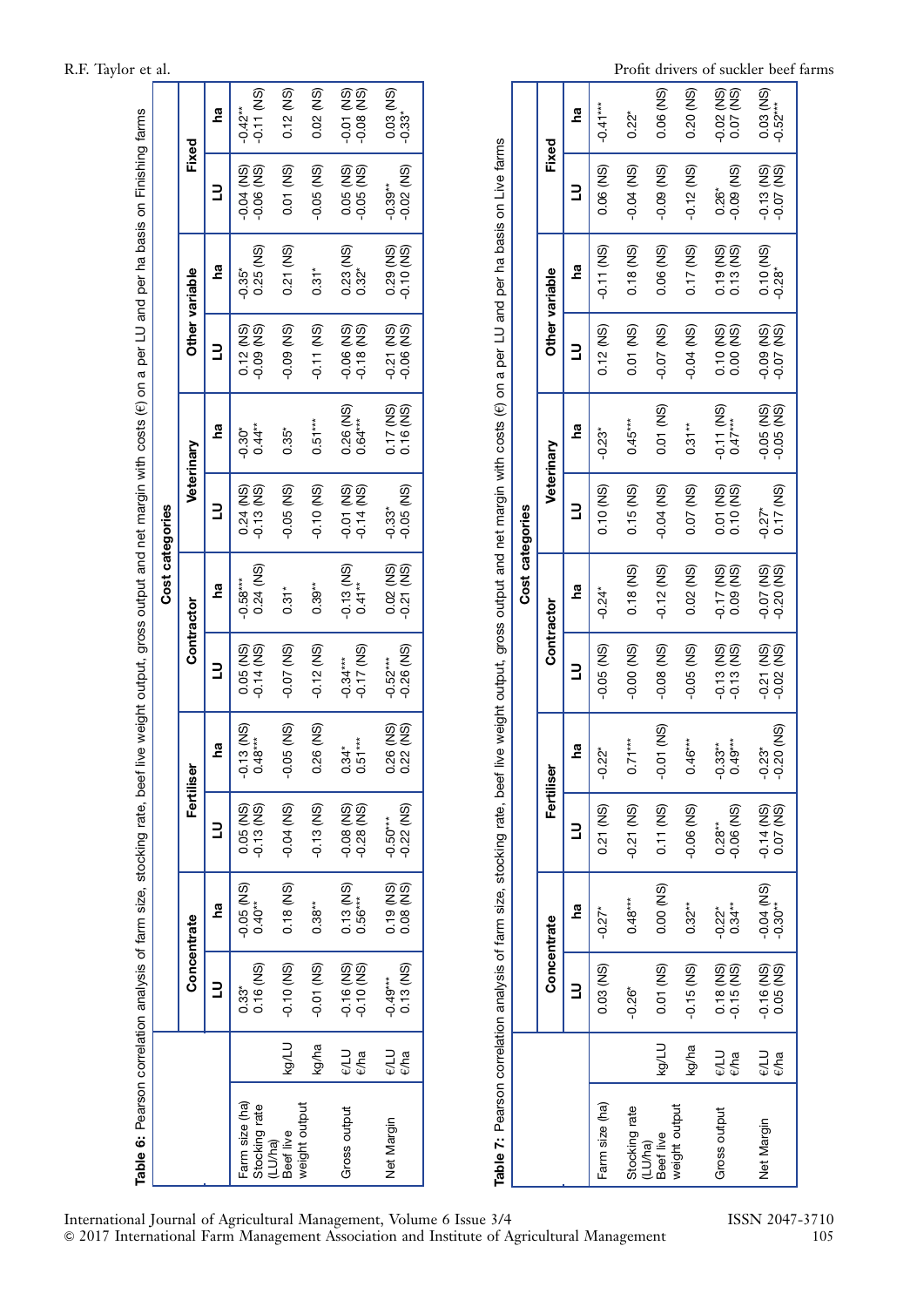<span id="page-6-0"></span>

| Profit drivers of suckler beef farms                                                                                                                                                   |                 |                |           |                                 |                      |               |                                     |                                           |                                                                                                                                                                        |                              |                               |                            |                            |                                          |                                          |                |                                    | R.F. Taylor et al. |
|----------------------------------------------------------------------------------------------------------------------------------------------------------------------------------------|-----------------|----------------|-----------|---------------------------------|----------------------|---------------|-------------------------------------|-------------------------------------------|------------------------------------------------------------------------------------------------------------------------------------------------------------------------|------------------------------|-------------------------------|----------------------------|----------------------------|------------------------------------------|------------------------------------------|----------------|------------------------------------|--------------------|
|                                                                                                                                                                                        |                 | Fixed          | ha        | $-0.01$ (NS)<br>$-0.07$ (NS)    | $0.04$ (NS)          | $-0.05$ (NS)  | $-0.01$ (NS)<br>$-0.10$ (NS)        | $0.10$ (NS)<br>$-0.57***$                 |                                                                                                                                                                        | per kg output<br>Total costs | $-0.23$ (NS)<br>$-0.12$ (NS)  | $-0.38**$                  | $-0.02$ (NS)<br>$-0.38***$ | $-0.61***$<br>$-0.35***$                 | $-0.44***$<br>$-0.27*$                   | $-0.34***$     | $-0.62**$                          |                    |
|                                                                                                                                                                                        |                 |                | $\exists$ | $-0.03$ (NS)<br>$0.07$ (NS)     | $0.12$ (NS)          | 0.15 (NS)     | 0.03 (NS)<br>0.01 (NS)              | $-0.15$ (NS)<br>$-0.43***$                |                                                                                                                                                                        |                              |                               |                            |                            |                                          |                                          |                |                                    |                    |
|                                                                                                                                                                                        |                 |                | ha        | $-0.01$ (NS)<br>$0.36***$       | 0.09 (NS)            | $0.31**$      | $0.27**$<br>$0.32***$               | $0.22^*$<br>$-0.12$ (NS)                  |                                                                                                                                                                        | <b>Fixed costs</b>           | $-0.09$ (NS)<br>$-0.31*$      | $-0.16$ (NS)<br>$-0.62***$ | $-0.03$ (NS)               | $-0.42***$<br>$-0.30**$                  | $-0.23*$<br>$-0.25*$                     | $-0.42***$     | $-0.67***$<br>$-0.25*$             |                    |
|                                                                                                                                                                                        |                 | Other variable | $\exists$ | 0.02 (NS)<br>-0.07 (NS)         | $-0.04$ (NS)         | $-0.06$ (NS)  | $-0.03$ (NS)<br>$0.22$ <sup>*</sup> | $-0.08$ (NS)<br>$-0.05$ (NS)              | Correlation analysis of costs as a percentage of gross output and cost of production per kg output with gross margin and net margin on Finishing, Live and Mixed farms | Other variable<br>costs      | $-0.61***$<br>$-0.45**$       | $-0.52***$                 | $-0.24$ (NS)<br>$-0.54***$ | $-0.46***$<br>$-0.30**$                  | $-0.26$<br>$-0.53$<br>$+0.30$<br>$-0.30$ |                | $-0.50***$                         |                    |
|                                                                                                                                                                                        |                 |                | <b>e</b>  | $-0.17$ (NS)<br>$0.52***$       | 0.06 (NS)            | $0.40***$     | $0.01$ (NS)<br>$0.52***$            | 0.08 (NS)<br>-0.07 (NS)                   |                                                                                                                                                                        | Veterinary costs             |                               |                            |                            | $-0.20$ (NS)                             | $-0.08$ (NS)                             |                |                                    |                    |
|                                                                                                                                                                                        |                 | Veterinary     | Ε         | 0.07 (NS)<br>-0.14 (NS)         | $0.11$ (NS)          | $-0.02$ (NS)  | 0.08 (NS)<br>-0.04 (NS)             | $-0.12$ (NS)<br>$0.05$ (NS)               |                                                                                                                                                                        |                              | $-0.72***$<br>$-0.29*$        | $-0.67***$<br>$-0.29*$     | $-0.57***$                 | $-0.57***$                               | $-0.60***$                               | $-0.26**$      | $-0.48***$<br>$-0.21$ <sup>*</sup> |                    |
|                                                                                                                                                                                        | Cost categories |                | <b>na</b> | $-0.10$ (NS)<br>$0.31**$        | $0.12$ (NS)          | $0.28***$     | $0.06$ (NS)<br>$0.31***$            | 0.07 (NS)<br>-0.02 (NS)                   |                                                                                                                                                                        | Contractor costs             | $-0.68***$<br>$-0.41**$       | $-0.68***$<br>$-0.41**$    | $-0.51***$                 | $-0.16$ (NS)<br>$-0.39***$               | $-0.15$ (NS)<br>$-0.61***$               | $-0.25*$       | $-0.16$ (NS)<br>$-0.56***$         |                    |
|                                                                                                                                                                                        |                 | Contractor     | $\exists$ | $-0.02$ (NS)<br>$-0.02$ (NS)    | $-0.25*$             | $-0.15$ (NS)  | $-0.10$ (NS)<br>$-0.15$ (NS)        | $-0.34**$<br>0.14 (NS)                    |                                                                                                                                                                        |                              |                               |                            |                            |                                          |                                          |                |                                    |                    |
|                                                                                                                                                                                        |                 |                | <b>e</b>  | $-0.22$ <sup>*</sup><br>0.47*** | $-0.05$ (NS)         | $0.33**$      | $-0.09$ (NS)<br>$0.46***$           | <b>GN) 8C</b><br>06 VISO<br>Ş<br><u>ိ</u> |                                                                                                                                                                        | rtiliser costs<br>ى<br>L     | $-0.68***$<br>$-0.29*$        | $-0.77***$<br>$-0.39**$    | $-0.54***$                 | $-0.32**$                                | $-0.62$ ***<br>$-0.22$ *<br>$-0.44***$   | $-0.27**$      | $-0.51***$                         |                    |
|                                                                                                                                                                                        |                 | Fertiliser     | $\exists$ | $0.14$ (NS)<br>$-0.17$ (NS)     | 0.14 (NS)            | $-0.03$ (NS)  | $-0.05$ (NS)<br>$0.39***$           | $-0.06$ (NS)<br>0.01 (NS)                 |                                                                                                                                                                        | Concentrate costs            | $-0.07$ (NS)<br>$-0.75***$    | $-0.70***$                 | $-0.05$ (NS)               | $-0.57***$<br>$-0.15$ (NS)<br>$-0.46***$ | $-0.13$ (NS)<br>$-0.58***$               | $-0.09$ (NS)   | $-0.00$ (NS)<br>$-0.42***$         |                    |
|                                                                                                                                                                                        |                 |                | <b>na</b> | $-0.04$ (NS)<br>$0.55***$       | $0.38***$            | $0.63***$     | $0.06$ (NS)<br>$0.63***$            | 0.04 (NS)<br>0.09 (NS)                    |                                                                                                                                                                        |                              |                               |                            |                            |                                          |                                          |                |                                    |                    |
|                                                                                                                                                                                        |                 | Concentrate    |           |                                 |                      |               |                                     |                                           |                                                                                                                                                                        |                              | <b>CVTG</b><br>$\epsilon$ /ha | ev⊓                        | E/ha<br>€\T                | €/LU<br>$\epsilon$ /ha                   | €\T<br>$\epsilon$ /ha                    | $\epsilon$ /ha | <b>EVLU</b><br>$\epsilon$ /ha      |                    |
|                                                                                                                                                                                        |                 |                | $\exists$ | $0.12$ (NS)<br>$0.18$ (NS)      | $-0.04$ (NS)         | $-0.12$ (NS)  | $-0.09$ (NS)<br>$0.39***$           | 0.19 (NS)<br>0.15 (NS)                    |                                                                                                                                                                        |                              | Gross Margin                  | Net Margin                 | Gross Margin               | Net Margin                               | Gross Margin                             |                | Net Margin                         |                    |
|                                                                                                                                                                                        |                 |                |           |                                 | <b>Kg/LU</b>         | kg/ha         | elu<br>$\epsilon$ /ha               | e∕LU<br>€⁄ha                              |                                                                                                                                                                        |                              |                               |                            |                            |                                          |                                          |                |                                    |                    |
| Table 8: Pearson correlation analysis of farm size, stocking rate, beef live weight output, gross output and net margin with costs ( $e$ ) on a per LU and per ha basis on Mixed farms |                 |                |           | Farm size (ha)<br>Stocking rate | Beef live<br>(LU/ha) | weight output | Gross output                        | Net Margin                                | Table 9:                                                                                                                                                               |                              | Finishing                     |                            | Live                       |                                          | Mixed                                    |                |                                    |                    |

ISSN 2047-3710 International Journal of Agricultural Management, Volume 6 Issue 3/4 106 & 2017 International Farm Management Association and Institute of Agricultural Management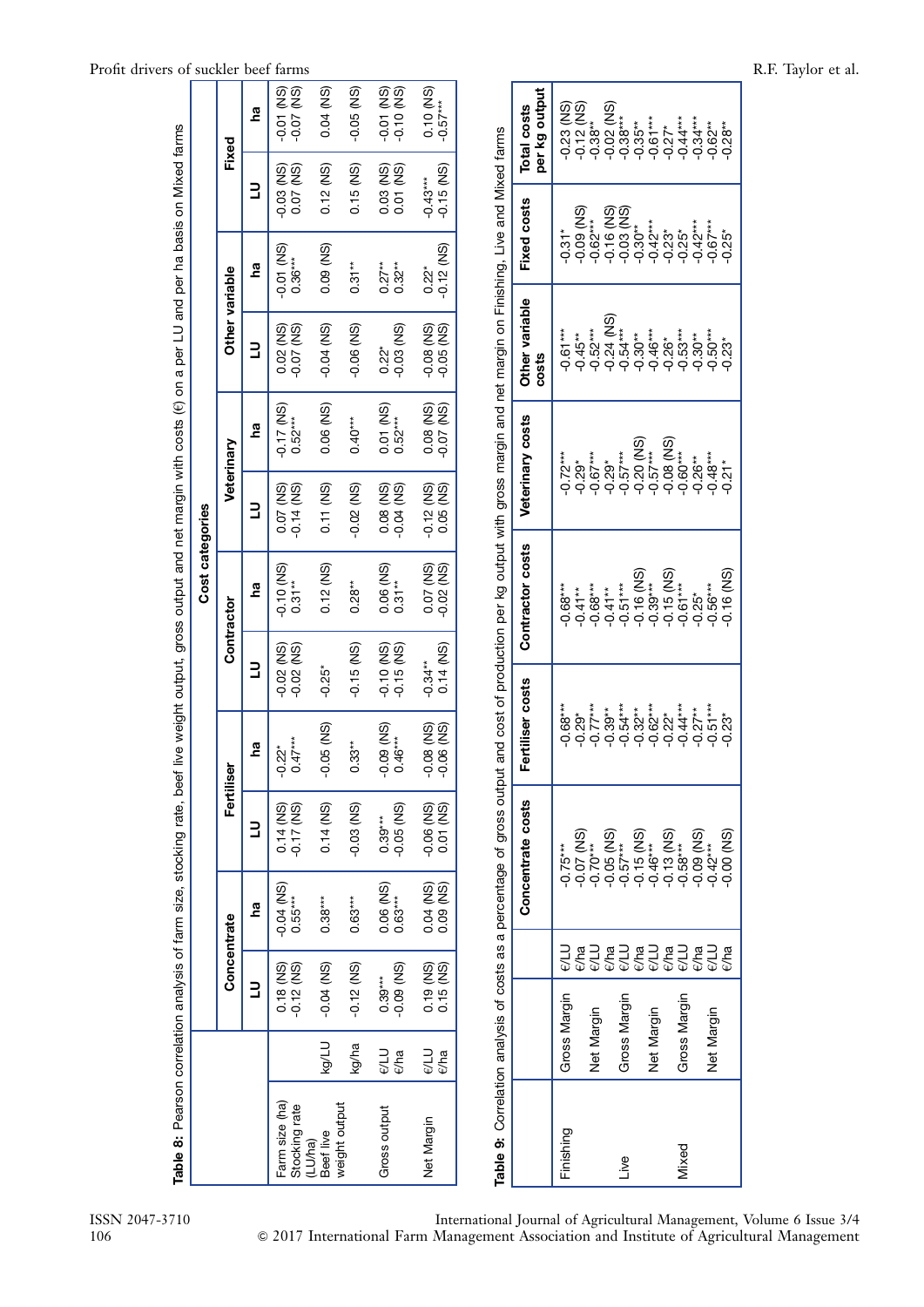### Limitations of this study

While the results outlined have identified some statistically significant differences between production systems, certain limitations to this study are acknowledged. Farms in this study were selected as participants in a national knowledge transfer programme on the basis of farm location, having a herd size greater than the national average and a willingness to adopt new farm technologies. Thus, these farms were not directly representative of the national average for all of the technical and financial variables. However, this was also an important objective since the group of farms used in this current study had a main aim to increase farm profitability. Although the results shown in this study are an average of the 7 year period, Taylor and Crosson (2016) have shown the progressive improvement in profitability on these farms over the duration of the knowledge transfer programme.

All farms operated at a relatively similar level of production, particularly in relation to stocking rate. This reflects the selective nature of participation in the BETTER farm beef programme; however, this was not of particular interest since stocking rate has previously been established as a main factor effecting profitability (Fales et al., 1995; Crosson et al., 2014b).

Although the small sample size in this present study, 227 observations, is likely to contribute to a lack of significant differences for many variables, Milán et al. (2006) carried out survey work examining structural characteristics and typology of beef farms in Spain using a sample size of 130 observations. Furthermore, although using data from the National Farm Survey (Hennessy and Moran, 2015) rather than the Teagasc eProfit Monitor Analysis (Teagasc, 2016b) could facilitate a bigger sample size, there are restrictions associated with that data. The wide range of beef cattle production systems in Ireland, in addition to the number of combination systems with other farm enterprises, creates great difficulties in extracting technical and financial information solely attached to the beef enterprise. However, the records used in this study are known to be solely related to the suckler beef enterprise thus removing any external effects and allowing clear conclusions to be established.

A further limitation is the possibility of a confound existing between production system and location for farms in this study. However, this reflects the indigenous farm system locations in Ireland, whereby farms which sell progeny live either as weanlings or at older ages are typically found in the west and farms which retain ownership through to slaughter are more typical in the east.

#### Farm physical factors

The selection criteria for participation in the BETTER farms beef programme resulted in a larger farm size in this study relative to the national average and thus, land area, animal numbers and stocking rate were 12.7 ha, 69 LU and 1.1 LU/ha greater, respectively, than the average Irish suckler beef farm (Hennessy and Moran, 2015).

The larger farm size of Finishing and Mixed farms compared to Live farms reflects the regional diversification of farm systems in Ireland with Live farms predominantly found in the north-western region where farm size also tends to be smaller (CSO, 2012). As a direct result of smaller farm size with Live farms, but

similar stocking rates, lower number of LU on Live farms is not surprising when compared to Finishing and Mixed farms. However, despite the differences noted in terms of farm size across system in this study, the correlation analysis suggests that farm size only had a small contributing factor on NM per ha. This is in agreement with (Veysset *et al.*, 2015), who found that increasing farm size did not produce economies of scale within beef systems but, in fact, resulted in increased fixed costs due to the need for further infrastructure and mechanisation. Furthermore, the negative impact of fixed costs in relation to net margin across all systems concurs with Finneran and Crosson (2013). This suggests that capital invested in farm infrastructure in order to increase farm size and production level was not justified by the additional gross output generated however further information as to the type of infrastructure purchased is required to fully justify this.

The correlation between stocking rate and concentrate costs per ha is supported by Finneran and Crosson (2013) who concluded that increasing stocking rate incurs additional expenditure and hence impedes profitability. In pasture based suckler beef systems it is important that stocking rate increases are supported by higher levels of grass utilisation rather than concentrate feeds owing to differences in feed costs. For example, in a systems modelling study Clarke and Crosson (2012), found that where increases in stocking rate are facilitated by higher quantities of grazed grass, although fertiliser costs increase, the additional carcass output produced had a positive effect on farm profitability. Due to differences in cost relativities, the additional concentrate costs incurred as a result of increased stocking rate would require a much greater increase in beef live weight output and GO, to result in greater profitability.

Considering calf-to-beef systems have been found to generate higher live weight output per ha than calf-toweanling/store systems nationally (Teagasc, 2016b), it is unsurprising that similar results are found in the present study with Finishing farms obtaining higher live weight per ha that Live and Mixed systems. This is largely due to the relative inefficiencies of the suckler cow-calf phase, such as increased risk of disease and illness in young animals (More et al., 2010) in addition to the unproductive maintenance costs of biologically inefficient beef cows (Crosson and McGee, 2012; Diskin and Kenny, 2014). However, on Finishing farms these inefficiencies are offset by the weanling-to-finish phase. While steer and heifer systems were found on many farms in this study, Finishing farms largely slaughtered male progeny as bulls. It has been shown that bulls achieve a higher live weight gain than steers (O'Riordan et al., 2011; McMenamin *et al.*, 2015) and thus this may have further contributed to the higher live weight output produced on Finishing farms in this study. In addition to the higher beef live weight output, a higher price per kilogram was achieved by Finishing farms  $(2\%$  and  $5\%$  greater than Live and Mixed farms, respectively) thus, explaining the greater GO value.

#### Production costs

Considering the varying nature of beef production systems, the lack of differences between systems in most of the production costs, particularly in terms of veterinary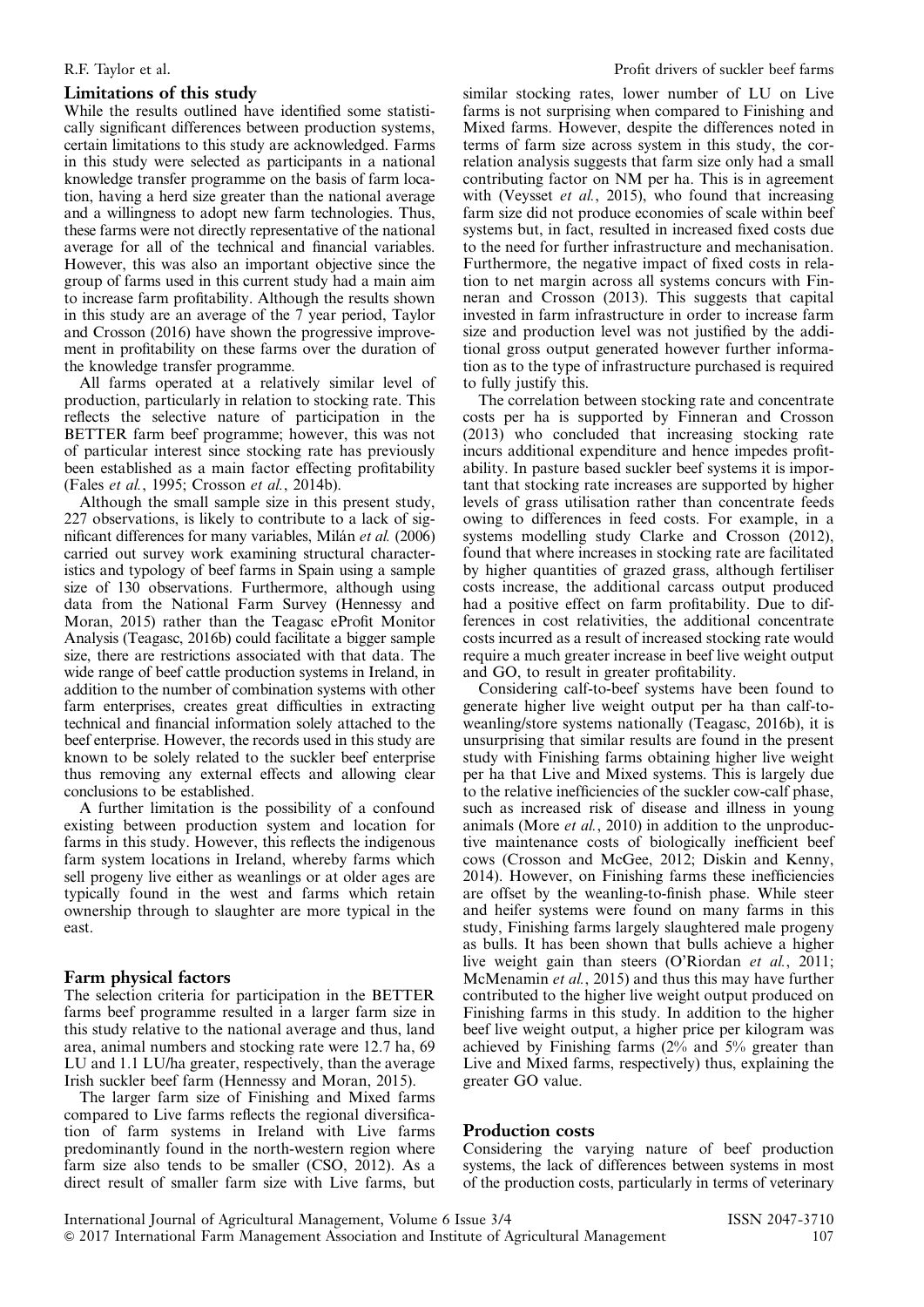#### Profit drivers of suckler beef farms **Profit drivers** of suckler beef farms **R.F. Taylor** et al.

costs, is somewhat surprising. Considering that breeding and pre-weaned animals contribute to a greater proportion of the total LUs on Live farms, and noting that calf and calving related problems impact greatly on profitability, it is surprising that veterinary costs are not greater on Live than Finishing and Mixed farms, particularly on a per LU basis. Previous research by O'Shaughnessy et al. (2013) reported on a subset of 16 of the same farms as were included in this present study over a 2 year period (2009-2010), and found that dystocia effected approximately 70% of the herds, whilst calf pneumonia affected approximately 63%, therefore on a per LU basis, veterinary costs would be expected to be greater on Live farms. More *et al.* (2010) reported that the occurrence of diarrhoea and pneumonia in both pre- and post-weaned calves is the second most important health risk, after Bovine Viral Diarrhoea (BVD), to Irish beef farm productivity. Calf diarrhoea has been found to impact significantly on herd profitability due to increased mortality rates, treatment costs and reduced physical performance (Gunn and Stott, 1998). Whilst these health costs are still incurred on Finishing farms, the financial impact might be expected to be diluted by the number of mature, nonbreeding animals on those farms. However, due to the focus on herd health in the knowledge transfer programme a number of factors may have prevented difference among systems in this study being detected; firstly, a herd health plan was implemented on all farms resulting in the use of vaccines in particular on reproductive and young animals, in addition the time frame of this study coincides with the establishment of the Bovine Viral Diarrhoea (BVD) eradication program by Animal Health Ireland (AHI, 2016; http://animalhealthireland.ie/?page\_id=220) and finally, farms were participants in the Beef Technology Adoption Programme (BTAP; a discussion group programme funded by the Irish Department of Agriculture) thus enhancing their knowledge on herd health and how to prevent disease outbreak on farm.

Despite no significant differences being found among systems in relation to fertiliser costs, the greater numerical difference between fertiliser costs per ha and stocking rate on Live farms compared to Finishing and Mixed farms is probably attributable to regional effects. With Live farms largely located in the north-western region of the country where inclement weather conditions result in longer winter housing periods, silage conservation requirements are greater. In Ireland, recommended fertiliser application rates for grass silage production are much greater than that for grazed grass production (Teagasc, 2008), and thus incur greater fertiliser costs.

Higher concentrate costs per ha on Finishing systems compared to Live and Mixed systems is likely due to the higher concentrate input associated with the finishing phase, where cattle are offered more energy dense diets in order to reach a commercially acceptable carcass fat score (Drennan and McGee, 2009; Lenehan et al., 2015; Marren et al., 2015). Furthermore, the prevalence of bull beef systems on Finishing farms is likely to have resulted in predominantly, or solely, concentrate-based diets being fed during the final finishing period (O'Riordan *et al.*, 2011). Feeding high concentrate diets, in comparison to concentrate supplementation of grazed pasture or grass silage, increases feed costs (Crosson et al., 2014b). However, the stronger negative correlation between concentrates as a percentage of GO and both GM and NM

per LU on Finishing farms compared to Live and Mixed farms suggests that maximising the proportion of an animals' lifetime diet from grazed grass prior to the finishing phase is critical (Finneran et al., 2012). This is in agreement with Crosson et al. (2014a) who concluded that optimising the contribution of grazed grass to the lifetime intake of cattle is important for the economic sustainability of pasture-based beef production systems.

### Margin analysis

The absence of a significant difference between systems in terms of GM and NM per LU and per ha is surprising. This contradicts previous research modelling profitability of various beef production systems (Crosson et al., 2014b; Crosson and McGee, 2015) reporting bull and steer finishing systems more profitable than weanling systems, thus indicating that production system has an effect on beef farm profitability. However, it must be borne in mind that this previous analysis was based on specific optimal or targeted conditions within systems and this is not necessarily the case at commercial farm level. The correlation analysis, however, identified that the main drivers of profitability varied across systems. Stocking rate was found to be the most influential factor of farm margin on Finishing and Mixed farms, which is in agreement with previous authors (Clarke and Crosson, 2012; Crosson et al., 2014b), while beef live weight output per LU was a primary feature of profitability on Live farms. However, the correlations noted between beef live weight output and NM on a per ha basis on Live and Mixed farms was matched by the strength of the negative correlation between TC per kg output with NM on a per LU and per ha basis on these farms. This implies that while live weight output is an important driver of profitability, minimising costs per kg output produced is essential to attaining profit on Live and Mixed farms, more so than on Finishing farms. The larger negative effect of TC per kg output on GM and NM per ha and per LU on Live and Mixed farms compared to Finishing farms suggests that the significantly greater beef live weight output generated on Finishing farms was large enough to dilute the impact an increase in total costs would have on farm profitability.

The lack of significant difference in margin between systems is likely due to the homogeneity of the farms which is a function of the selection criteria for the participating farms. Furthermore, higher concentrate costs on Finishing farms are likely to have reduced the advantage from GO to NM on these farms despite a low impact of concentrate costs on NM being found in the correlations analysis. This is in agreement with previous findings (Crosson et al., 2007) reporting a negative relationship between concentrate usage and farm net margin when concentrate intake is already optimised in a blueprint system, while Hennessy et al. (2012) showed that feed costs are a key factor affecting profitability on Irish beef farms.

Other variable costs were only seen to have a negative impact on NM on a per ha basis among Live farms suggesting that spending on miscellaneous items and inputs such as straw for bedding did not significantly affect farm profitability on Finishing and Mixed farms.

Furthermore, the stronger correlation between GO and NM per ha compared with GO and GM per ha on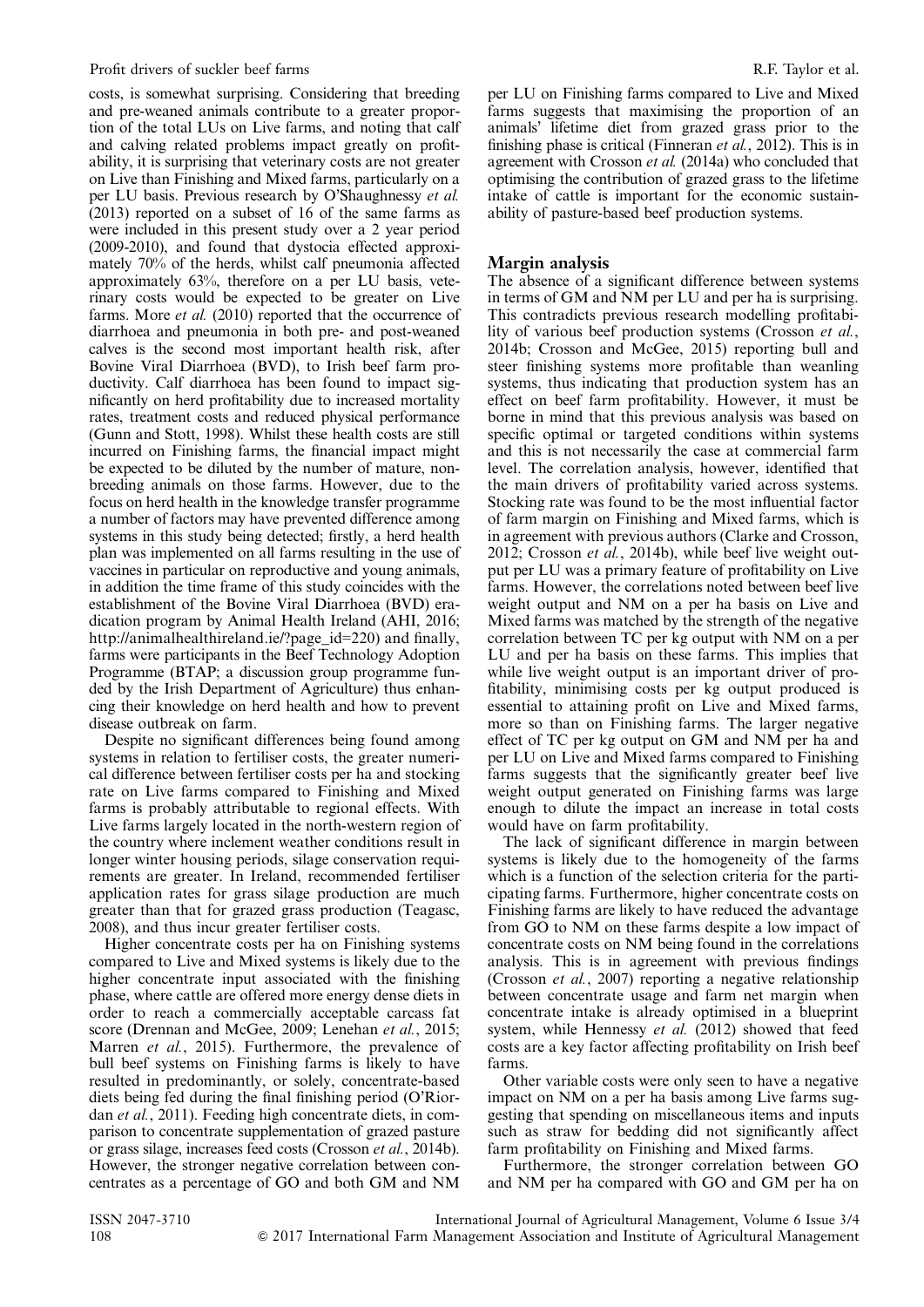Finishing farms suggests that GO is a good indicator of overall farm profitability. In contrast, GO and GM are more highly correlated than GO and NM per ha on Live and Mixed farms. This implies that intermediate costs, or total costs per kg output, had less of an impact on Finishing farms than those in the other two systems.

# 5. Conclusion

This study found that although greater beef live weight per ha and GO per LU and per ha was achieved on Finishing farms, compared to Live and Mixed farms, this was offset by the higher concentrate costs incurred and thus no difference in NM was observed across systems. Furthermore, economies of scale were not found in terms of profitability as greater farm size on Finishing farms did not lead to higher farm NM per ha or LU when compared with Live and Mixed farms. Physical output was identified as the main driver of profitability across systems in terms of stocking rate and beef live weight output per LU and per ha. However, it was established that while increasing physical performance of beef cattle in terms of beef live weight output per LU and per ha was key to increasing net margin, overall farm profitability was also effected by the level of expenditure incurred. Thus, minimising total costs per kg output is important in relation to maximising farm net margin.

# About the authors

Rachel Taylor, B.Agr.Sc is currently studying for her doctorate at Teagasc, Grange Beef Research Centre, Dunsany, Co. Meath, Ireland, in conjunction with University College Dublin. She is the recipient of a Teagasc Walsh Fellowship (2014–2018) and her research work involves the analysis of financial and animal performance on commercial suckler beef cattle farms in Ireland in order to determine contributing factors to whole-farm profitability.

Dr. Mark McGee is a research scientist at the Animal & Grassland Research and Innovation Centre Teagasc, Grange. His research interests include feed efficiency, ruminant nutrition and suckler beef production systems.

Dr. Alan Kelly is a lecturer in Animal Science, in the School of UCD School of Agriculture and Food Science, University College Dublin. His research interests include the development of blueprints for efficient bull beef production systems, maximising the performance of beef cattle through dietary and management interventions designed to improve economically important traits (feed intake, growth, feed efficiency, compensatory growth and cattle digestion/fermentation), nutrition and health management of calves and strategies to enhance the reproductive efficiency of beef cows.

Dr. Jim Grant is a statistician with Teagasc. His primary responsibility is to provide design and analysis advice on research projects and to contribute to mathematical modelling in agricultural research.

Dr. Paul Crosson is a research scientist at the Animal & Grassland Research and Innovation Centre Teagasc, Grange. He is a graduate of University College Dublin from where he graduated with a Ph.D. in Agricultural Systems Analysis in 2006. His research areas of interest include whole farm systems modelling of beef cattle production systems with a focus on economics, greenhouse gas emissions and animal health.

# Acknowledgement

The authors would like to acknowledge the financial support of the Walsh Fellowship fund for Rachel Taylor. The authors would also like to acknowledge the management team and participants of the Teagasc/Irish Farmers Journal BETTER farms beef programme and the AIM Division of the Department of Agriculture, Food and the Marine.

# **REFERENCES**

- AHI. (2016). Animal Health Ireland National Eradication Programme. Available at: http://animalhealthireland.ie/?page\_i d=220 (Accessed: 16/05/2016).
- Barnes, A. (2012). A report of agricultural efficiency at the farm level 1989-2008, Scottish Agricultural College, Scotland.
- Bord Bia (2013). Export Performance and Prospects Irish Food Drink and Horticulture-2013/2014, Bord Bia. Available at: http://www.bordbia.ie/industry/manufacturers/insight/publications/MarketReviews/Documents/Export-Performanceand-Prospects-2013-2014.pdf (Accessed: 16/05/2016).
- Clarke, A.M. and Crosson, P. (2012). The effect of stocking rate on the economic and technical performance and greenhouse gas emissions profile of suckler beef production systems. Agricultural Research Forum, Tullamore, Ireland. ISBN 1-84170-586-1.
- Crosson, P., O'Kiely, P., O'Mara, F.P. and Wallace, M. (2007). Optimal beef production systems in differing concentrate price and grass utilisation scenarios. Agricultural Research Forum, Tullamore, Ireland.
- Crosson, P., McGee, M. and Drennan, M.J. (2009).The economic impact of turnout date to pasture in spring of yearling cattle on suckler beef farms. Agricultural Research Forum, Tullamore, Ireland. ISBN 1-84170-538-1.
- Crosson, P. and McGee, M. (2011). Suckler Beef Production in Ireland - Challenges and Opportunities. Teagasc National Beef Conference 2011, Cillin Hill, Ireland.
- Crosson, P. and McGee, M. (2012). Economic appraisal of performance traits in Irish suckler beef production systems, Teagasc Suckler Cow Breeding Conference 2012-Setting a New Direction for Suckler Cow Breeding, Tullamore, Ireland.
- Crosson, P., McGee, M. and Fox, P. (2014a). Technologies under-pinning grass-based suckler beef systems, Teagasc Beef 2014: The Business of Cattle. Teagasc, Grange, Dunsany, Co. Meath, Ireland. p14-19. ISBN 978-1-84170-606-1.
- Crosson, P., McGee, M. and Prendiville, R. (2014b). Profit Drivers for Suckler and Dairy Calf to Beef Systems, Joint IGFA/ Teagasc Nutrition Event, Portlaoise, Ireland.
- Crosson, P. and McGee, M. (2015). Bioeconomic modelling of alternative calving dates, production systems and grazing season lengths for Irish suckler farms, Agricultural Research Forum, Tullamore, Ireland. ISBN 978-1-84170-615-3.
- CSO (2012). Census of Agriculture 2010- Final Results, Central Statistics Office, Ireland. Available at: http://www.cso.ie/en/ media/csoie/releasespublications/documents/agriculture/ 2010/coapre2010.pdf (Accessed: 16/05/2016).
- CSO (2015a). Number of livestock in June by region, type of animal and year. Central Statistics Office, Ireland. Available at: http://www.cso.ie/px/pxeirestat/Statire/SelectVarVal/save selections.asp (Accessed: 16/05/2016).
- CSO (2015b). Earnings and Labour Costs Annual. Central Statistics Office, Ireland. Available at: http://www.cso.ie/en/ releasesandpublications/er/elca/earningsandlabourcosts annualdata2014/#.Vcxr7ulFC70 (Accessed: 16/05/2016).